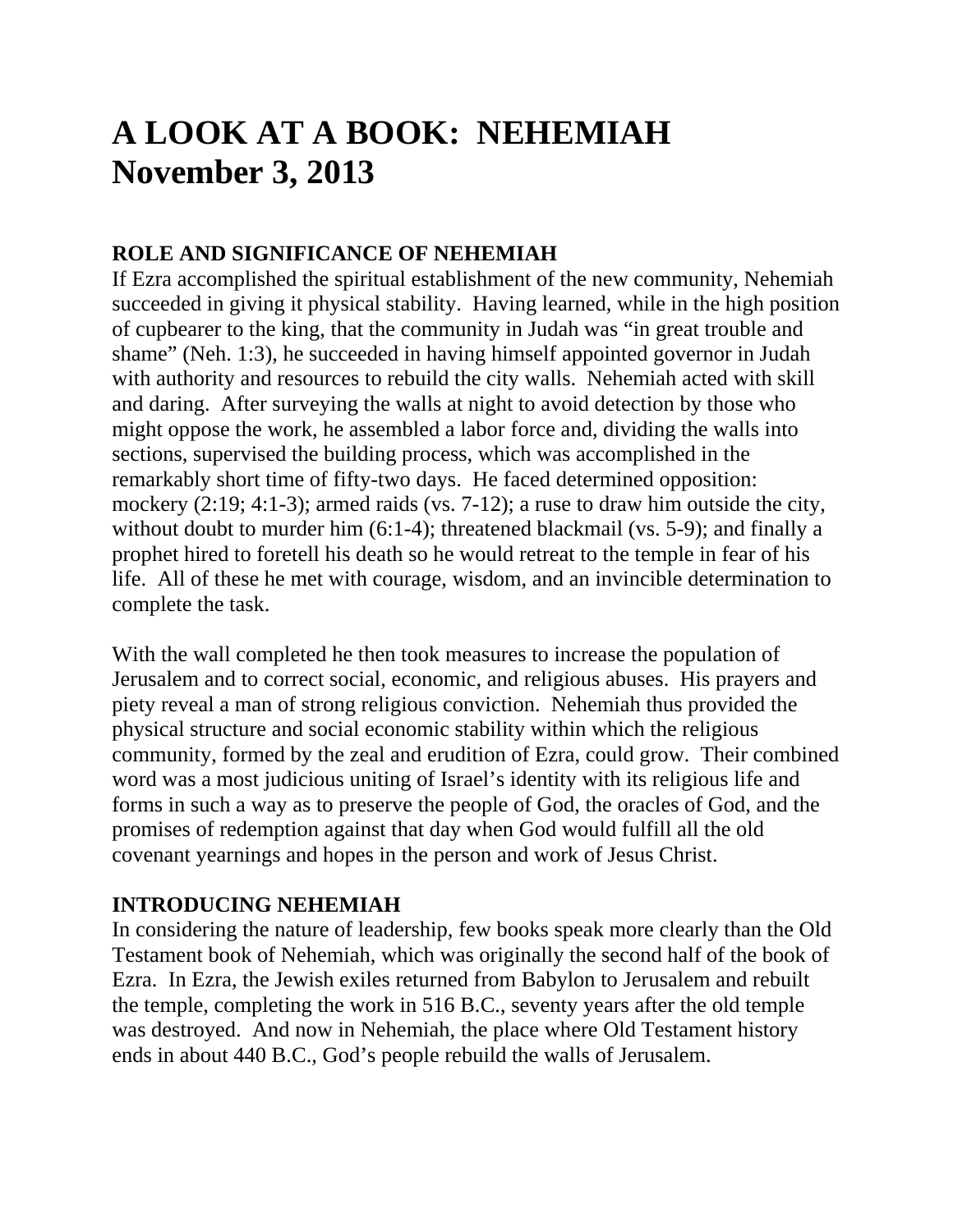In Nehemiah, we watch the people of God resettle the land, build Jerusalem's walls, and prepare to fight. In the foreground of the unfolding story, however, are the leaders: the priests who work in the temple and teach God's law – chief among whom is Ezra – and the governor himself, Nehemiah.

As we look at the portraits presented in the books of Nehemiah and Ezra, we want to ask an always crucial question: What kind of leadership does the Bible present as exemplary?

## *1. A Godly Leader Prays*

First we see that a godly leader prays. The book begins in Babylon with Nehemiah getting come bad news. Nehemiah recounts the story. *(Read 1:2-4)*

We do not think much about city walls these days, and so the news Nehemiah hears about the sad state of Jerusalem's walls may not seem like a big deal to you. But actually, a city's walls were arguably more important than its army. Without walls, a city would be at the mercy of whatever band of marauders came through. Thus the proverb: "Like a city whose walls are broken down is a man who lacks self-control" (Proverbs 25:28). Such a man is destroyed by any passing temptation or outside influence.

At the beginning of this book, Jerusalem was in such a state. Nehemiah's first act is to go to God, who is sovereign over all the empires that might descend upon Jerusalem. He prays. *(Read 1:5-11)* 

Nehemiah reminds God of how his name is tied up with his people's name, and then asks God to move the king of Persia's heart. Adoration, confession, scriptural promise, honoring of God, the request itself – this is not a bad model for a prayer! If you are a leader in any capacity and you want to know how to pray, Nehemiah's brief prayer in chapter 1 is a good model.

Not only was Nehemiah moved to prayer in chapter 1, we find him praying throughout the book. In chapter 2, he shoots up an "arrow prayer," as some call it, when King Artaxerxes asks him a question and he wants to answer well: "The king said to me, 'What is it you want?' Then I prayed to the God of heaven, and I answered the king, 'If it pleases the king…'" (2:4-5a). He utters brief prayers to God over everything that concerns him throughout the book: "Remember me in mercy, O God"; "Frustrate my enemies, O Lord"; and so on.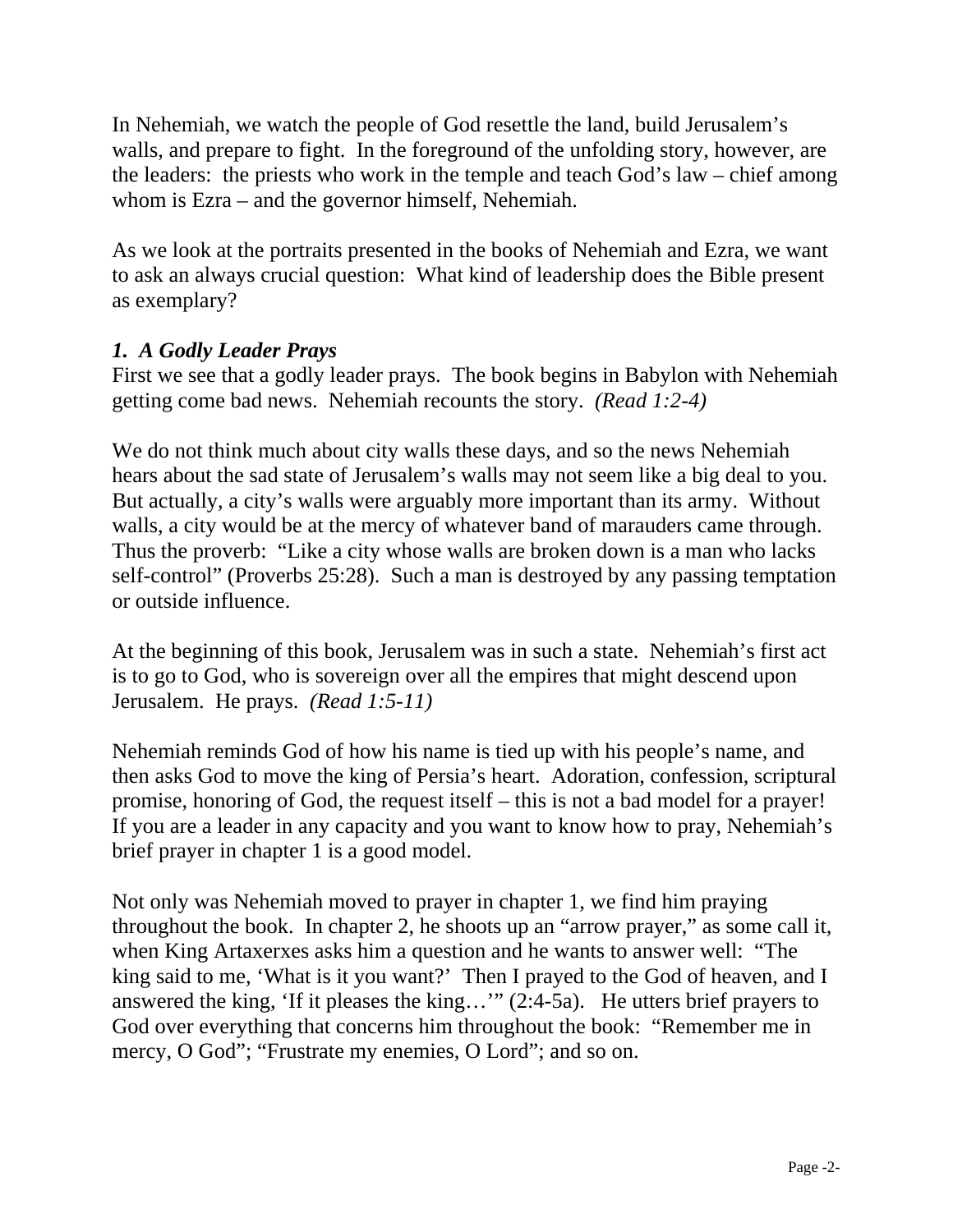What is your first response to challenges"? To bad news? For that matter, what is your first response to good news? What stirs up your heart? When you hear anything of significance, you should respond in prayer.

## *2. A Godly Leader Acts*

If this book is anything, it is a book of action, which brings us to the second characteristic of a godly leader: a godly leader acts. What emerges in these memoirs is a skillful political actor, whose concern for his own people apparently coincides with the desires of his king, Artaxerxes. It is Artaxerxes who commissions Nehemiah to go to Jerusalem. *(Read 2:1-6)* 

What an interesting account! Nehemiah is "very much afraid" of this absolute monarch's power to deal with him simply for looking sad in his presence, yet he continues with his plea despite his fear. He prays, as we mentioned before, and he acts! He speaks to the king about his troubles! Nehemiah is a man of action. "And because the gracious hand of my God was upon me," he says, "the king granted my requests"  $(2.8; cf. 2.18)$ . Before you know it – the next verse, in fact (2:9) – Nehemiah is off with permission letters from the king in hand.

Upon arriving in Jerusalem, Nehemiah again takes the initiative by setting out on a fact-finding mission. *(Read 2:12-13)* 

Now, Nehemiah does not wrap up his work after collecting facts. He takes on the challenge of caring for Jerusalem and, in chapter 3, leading the people to rebuild the wall.

And he does it skillfully! He divides up the work between various groups of people, giving them responsibility for the parts of the wall near their own homes, so that they would have an obvious interest in it (3:23, 28-30; cf. 7:3). Throughout chapter 3, we find the people zealously repairing the wall.

By the end of chapter 6, the wall is completed, but Nehemiah continues to be a man of action throughout the book. In chapter 7, he deals with the problems created by a city population that was too small. In chapter 12, he orchestrates the celebrations for dedicating the completed walls. By God's providence, no significant part of Jerusalem's rehabilitation was accomplished apart from the activity of this one leader, Nehemiah! It is a striking story.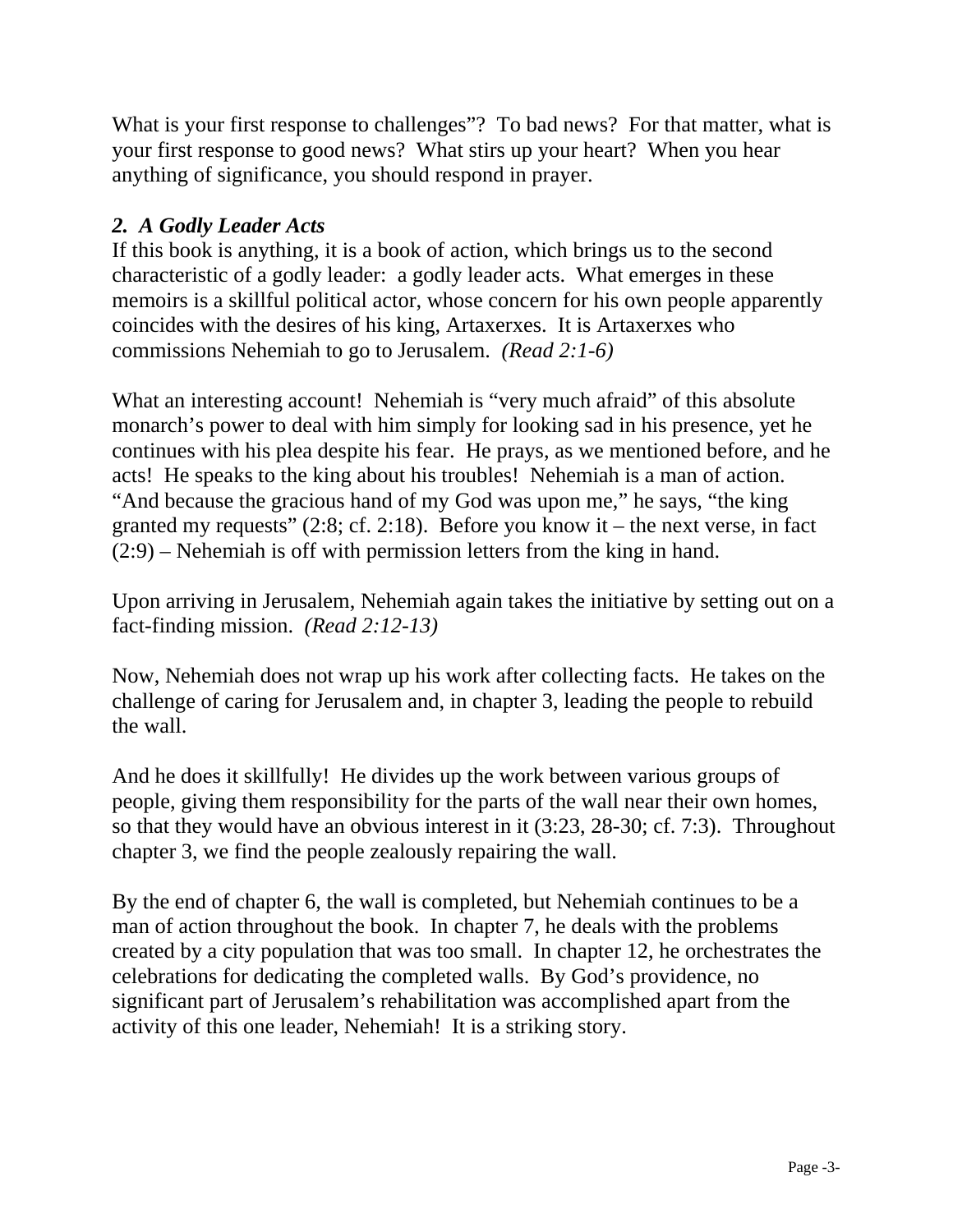### *3. A Godly Leader Faces Opposition*

Third, a godly leader will face opposition. The first stirrings of opposition emerge in chapter 2 when Nehemiah announces his plans to return to Jerusalem (2:10, 19). But the opposition really begins to dominate the story in chapter 4, after Nehemiah has led the people to begin rebuilding the walls. *(Read 4:1-3)* 

The rebuilding continues amid mockery and opposition. But then the stakes rise. *(Read 4:7-18a)* 

When the opposition increases, Nehemiah prays and posts a guard. He both invokes God's aid and acts. I hope you realize there is nothing inconsistent about doing these two things together. When his fellow citizens become discouraged, likewise, Nehemiah exhorts them not to fear these people, to trust in the Lord, and, if need be, to fight them.

The opposition continues into chapter 6, yet here the Jews' opponents begin to focus on slandering and intimidating Nehemiah himself. Nehemiah turns to God in prayer, and God gives him the wisdom he needs to respond to this opposition (6:9- 13).

The adversary of God's people will always go for the leaders. Discredit and manipulate the leaders, and the flock will be disorganized, confused, and ineffectual (see Zech. 13:7).

The wall is completed in fifty-two days, despite the opposition (6:15)!

When you are having a conversation with yourself, how important do you find other people's thoughts of you to be? How much do you care what others think about you? The only liberation we will ever find from a debilitating fear of man is a real, true, and correct fear of God. He is the One whose respect we should desire. He is the One whose opinion we should cherish. Everyone from our best friends to our most determined opponents can misunderstand us. But God knows the truth.

Jesus Christ faced opposition, and so will we if we follow him. Remember Jesus' words, "If they persecuted me, they will persecute you also" (John 15:20). Peter, who was present when Jesus uttered these words, later wrote to a group of Christians, "To this you were called because Christ suffered for you, leaving you an example, that you should follow in his steps" (1 Peter 2:21).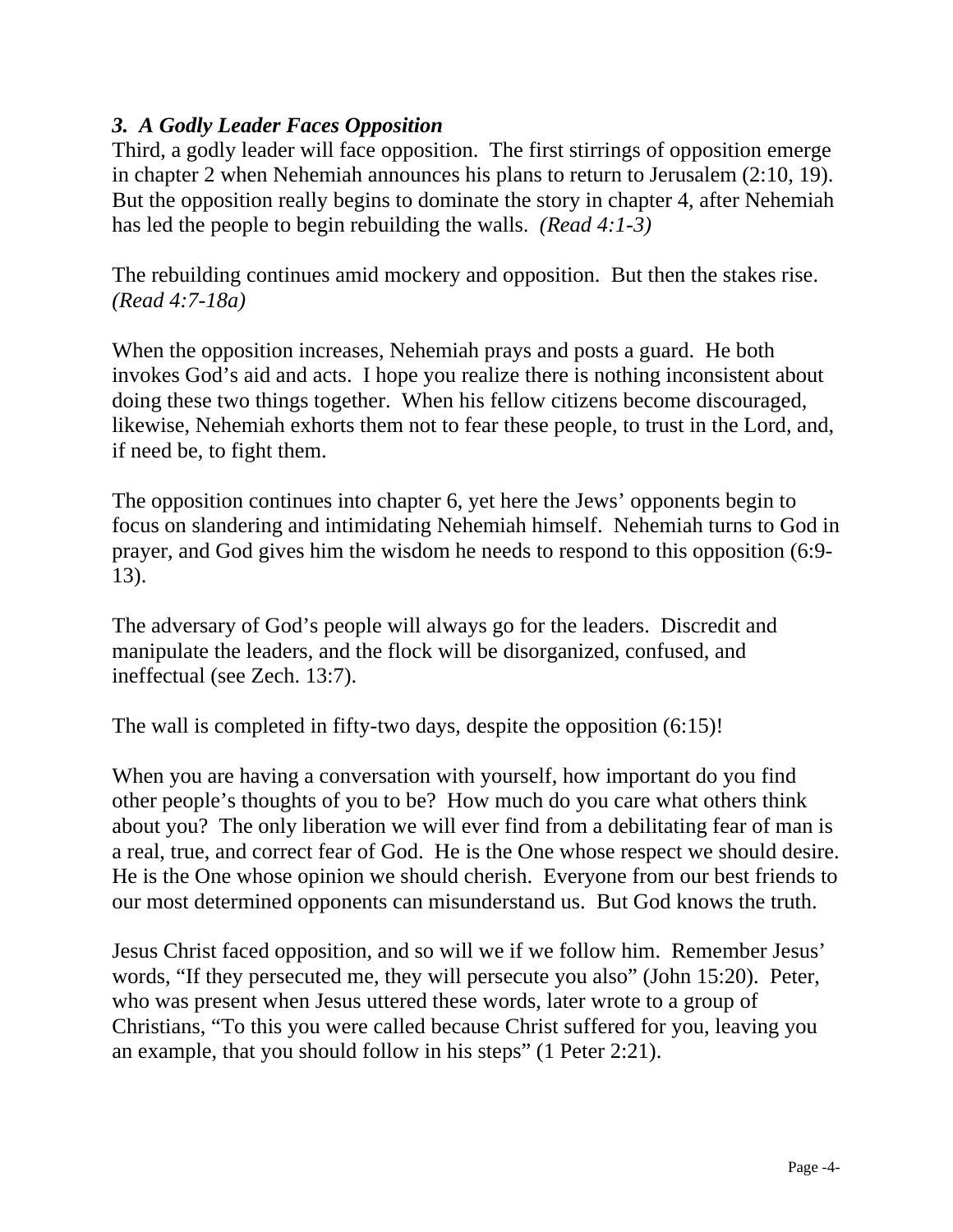#### *4. A Godly Leader Cares*

Fourth, a godly leader cares. This comes to the forefront of the story in chapter 5.

When Nehemiah returns to Jerusalem, broken walls are not the only problem he finds. A number of the weaker people in the community are being abused. Wealthier citizens are taking economic advantage of the poor, so that the poor are becoming poorer and the rich are becoming richer. *(Read 5:1-5)* 

Once again, Nehemiah acts, and this time to stop the usury. He exhorts the wealthier citizens to fear the Lord and stop extorting money from the poor, to which they respond, "We will give it back…. And we will not demand anything more from them. We will do as you say" (5:12).

In short, Nehemiah cares. He is a godly leader who cares enough to act against abuse. More than that, he turns down some of the privileges he could have exercised as governor for the sake of feeding the people. He perceives their needs and he pours himself out for them (5:14-15). Do you have a way in which you live out God's concern for others, particularly for those who are poor?

#### *5. A Godly Leader Turns People to God's Word*

Fifth, a godly leader turns people to God's Word. We see this particularly in chapter 8, where Ezra the priest reads the Law of God. *(Read 7:73b-8:8)* 

The people are gathered at the Water Gate, the gate through which the townspeople would exit the city to get to their nearest source of water. They have come to hear Ezra read the Law from daybreak till noon. It's a dramatic scene: Ezra stands on the platform with an open book; the people respond by standing and lifting their hands, then bow down; and the Levites instruct the people so that they "could understand what was being read." Notice how Nehemiah leads the people to respond to God's Word. He says: (Read 8:9-10).

Undoubtedly, the people are convicted of their sins, as we saw in Ezra 10. But here, interestingly, Nehemiah forbids them from responding with weeping, because "the joy of the Lord is your strength." So, quite simply, they depart in order "to eat and drink, to send portions of food and to celebrate with great joy" (8:12).

Ezra then proceeds to read God's law to God's people for seven straight days (8:18)! A godly leader turns people to God's Word.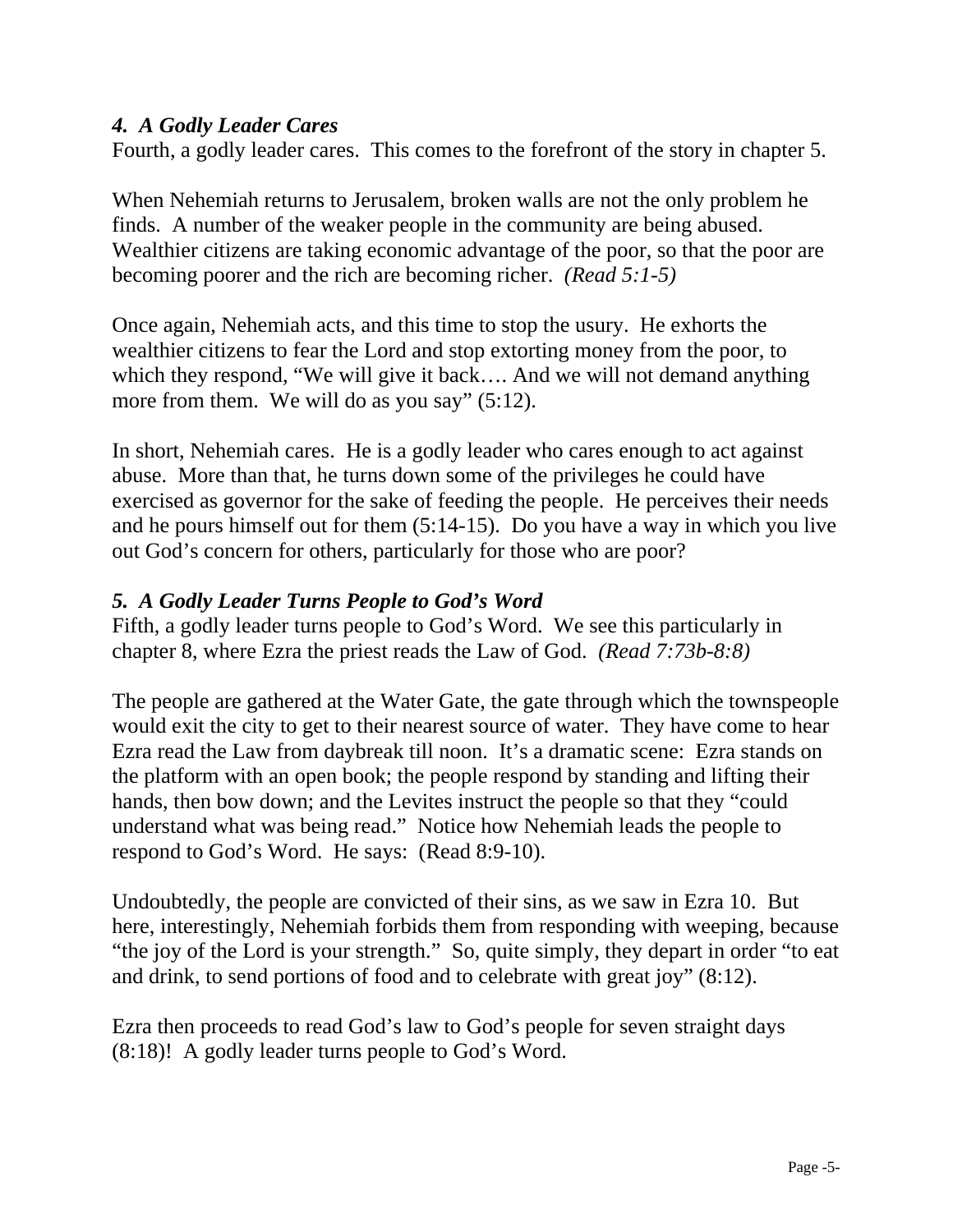Christians do not believe that ultimate truth is something human beings can figure out through the hard work of the intellect. God has taken the initiative of revealing himself to us in the Bible, which means the Bible is ultimate truth. God has spoken, and so we will call the Bible God's Word. But not only that: God went a step further and sent his Word in the flesh! Jesus is the Word of God (John 1:1, 14).

God's Word alone generates life. As the apostle Paul said to the Romans, "faith comes from hearing the message" (Romans 10:17). People who hear God's Word and believe it have their lives changed.

This is how God has always done it. He created the world by his word. He created Abraham by calling him out. And he created his people at Mount Sinai by giving them his commands.

## *6. A Godly Leader Confesses Sins*

Sixth, a godly leader confesses sins. As we saw, the people celebrated the reading of God's Word. Two days after the people finished feasting, the leaders turned their attention to the sins of the people and led them in confession. The text does not tell us if the following prayer was prayed by Nehemiah, Ezra, or the Levites. But everyone stood, listened, and – we assume – agreed with this leader's prayer. *(Read 9:5-37)* 

So there they stood, confessing their own sins and the sins of their fathers. But notice, this prayer of confession begins with praising God: "Blessed be your glorious name" (9:5). Really, the whole prayer is cast in the form of praise to God: *you* saw, *you* came, *you* are, *you* sent, and so forth. At the same time, the prayer is both a confession and a summary of Old Testament history. It is awful to observe, isn't it, that a nation's history is well-summarized as a confession of sin? But so it was (cf. Ezra 9).

## *7. A Godly Leader Leads People in Specific Commitments*

Seventh, a godly leader leads people in making specific commitments.

Right after chapter 9's Scripture reading and prayer of confession, the people take an oath to keep God's law: "In view of all this, we are making a binding agreement, putting it in writing, and our leaders, our Levites and our priests are affixing their seals to it" (9:38). The content of this pledge is then found in chapter 10. *(Read 10:28-31)*